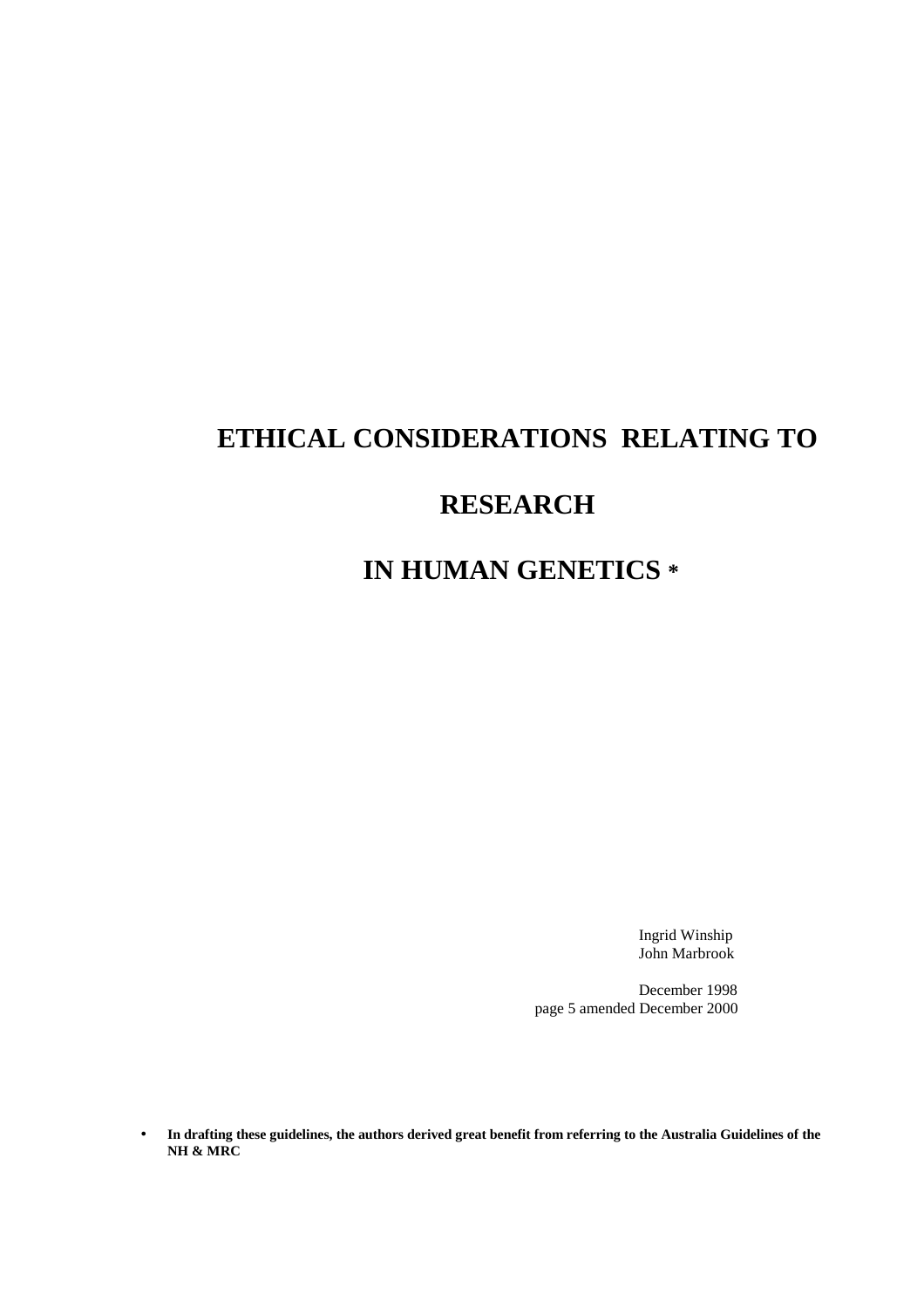# **ETHICAL CONSIDERATIONS RELATING TO**

# **RESEARCH**

# **IN HUMAN GENETICS**

## **CONTENTS**

- **1.** The Scope of Human Genetic Research
- **2.** Genetic Research
- **3.** Informed Consent
	- $\Rightarrow$  Implication for relatives
	- ⇒ Information storage
	- ⇒ Multiple use of genetic material
	- $\Rightarrow$  Clinical samples
	- $\Rightarrow$  Policy for use of clinical samples
- **4.** Counselling and anonymity
- **5.** Identification
- **6.** Relatives and recruitment
- **7.** Report back
- **8.** Post mortem
- **9.** Funding implications
- **10.** Possible adverse effects on participants
- **11.** Cultural considerations
- **Appendix A** Expectation of different persons
- **Appendix B** Categories of subjects recruited
- **Appendix C** Scenarios
- **Appendix D** Reading list
- **Appendix E** Glossary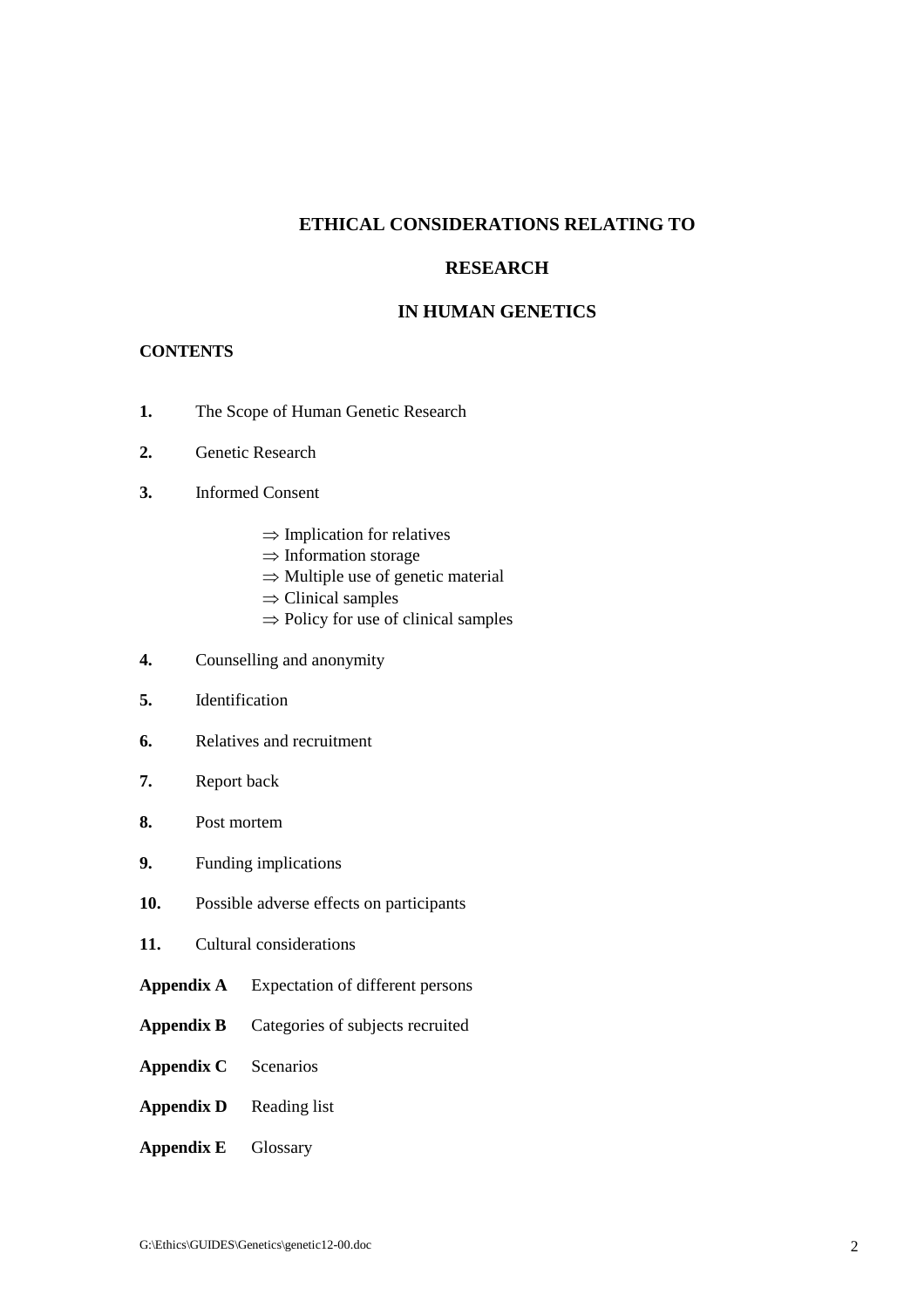Although there are well established moral and scientific principles to be followed in research on human subjects, it is thought that genetic research may present some unique problems to the researcher. An increasing number of situations are occurring where laboratory-based workers have the responsibility of considering the ethical applications of their work at early stages in the design of a protocol. As an introduction to this field, a set of guidelines has been summarised to assist in the preparation of protocols with sections that may be helpful to members of ethics committees in coping with novel aspects of research that emerge in the course of genetic research. A glossary is included for such general readers. These guidelines do not replace general guidelines for clinical research. These "points to consider" recognise that the interests in this type of research extent to researchers, participants recruited for this research and the providers of genetic services.

#### **1. The Scope of Human Genetic Research**

This aspect of medical research is becoming diverse and will continue to do so as technological advances are made. In addition to the general principles of ethics followed in clinical medicine, there are some approaches to genetics that may require special consideration. They could be categorised as follows:

- The identification of disease-associated genes
	- a) linkage analysis
	- b) positional cloning
- Differential gene expression
	- ⇒ Comparison of gene expression by screening m-RNA in test and control
- Association genetics (large scale screening)
	- $\Rightarrow$  Correlate polymorphisms with disease incidence
- Microbial genome programme
	- $\Rightarrow$  Extrapolation of gene function from simple models to humans (covered by ERMA and possible animal ethics approval)
- Redefinition of disease by mechanism
	- $\Rightarrow$  Leading to ability to match drug to mechanism
	- $\Rightarrow$  Genetic basis of variable response to drug effects
- Diagnosis by tracking mutations followed by establishing biological relevance
	- $\Rightarrow$  Optimum time after preliminary research to begin testing programme
	- $\Rightarrow$  Need to institute counselling at correct time
	- $\Rightarrow$  Researchers and clinicians to work in synchrony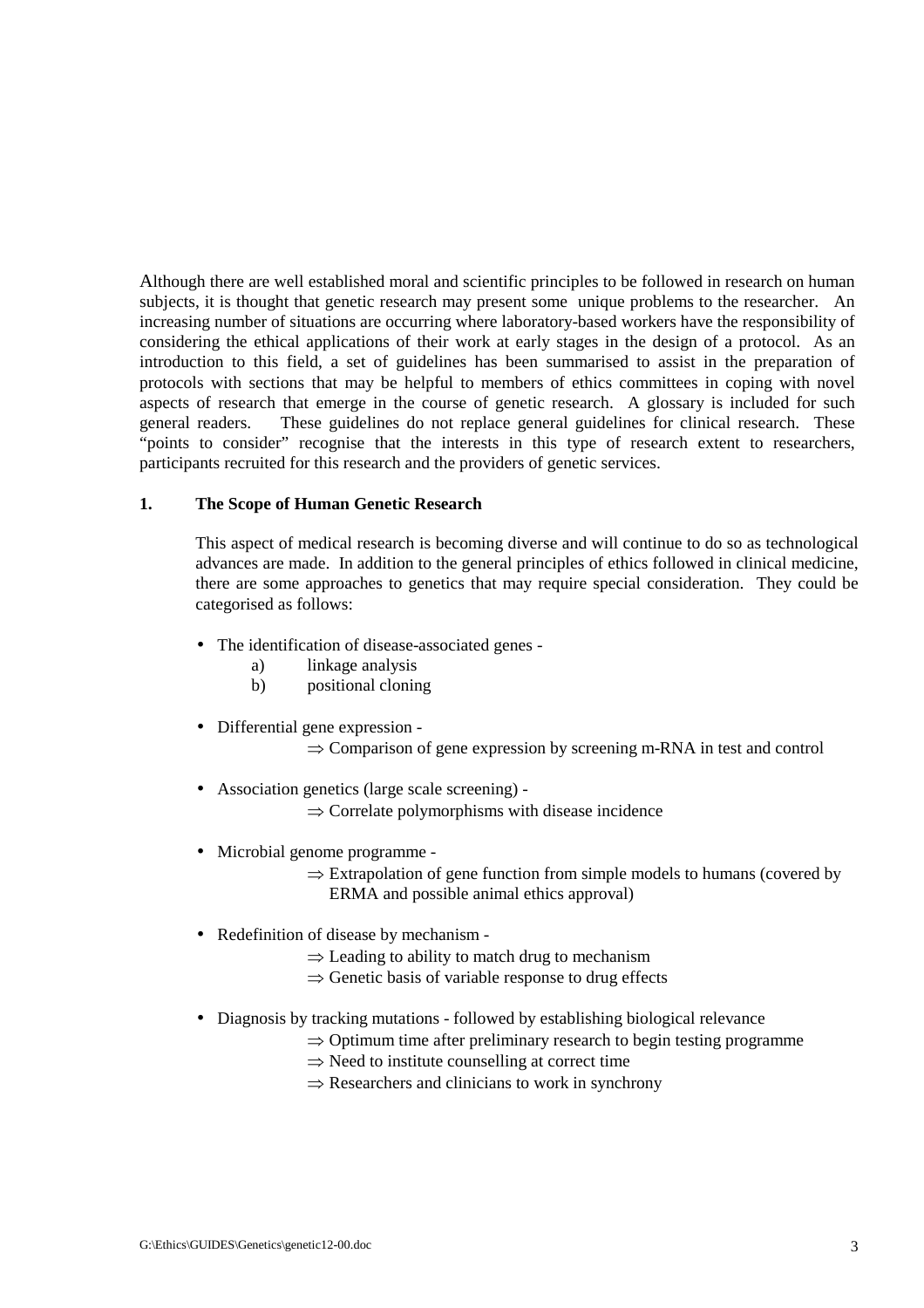### **2. Genetic Research**

In studying how genes and environmental factors interact to influence the health of individuals and populations, the knowledge generated has the potential to improve individual and community health. There are, however, ethical issues related to genetic research which are at the same time personal and shared with other family members and have uses which go beyond health care.

Genetic research can reveal information about the susceptibility of an individual to disease and hence about his/her future health. Such information may be of interest and benefit to research participants, especially if preventive strategies exist, but may also expose them to other risks or anxieties. Research of this nature often translates into clinical service and a number of negative factors, such as depression and feelings of guilt in survivors have been identified in family members receiving either "good" or "bad" news.

Participation of families rather than individuals is required for many genetic research studies. Research results and genetic material collected for research may be of significance to the health of blood relatives, including some who have not participated in the research. These family members may have a legitimate interest in the genetic material of their relative or in information which the research generates. Testing material or acquiring information about genetic status, could be used to improve their health. In addition, other family members, such as partners and spouses, may also have an interest because of concerns about the health of off-spring and the integrity of the family.

Researchers, in particular epidemiologists, may wish to study genes in populations to determine their contribution to disease incidence and prevalence in the community, so that best use can be made of the genetic material of the research participants and associated clinical information.

### **2(i) Misuse of genetic information**

Genetic information may also be of interest to others such as insurance companies and employers.

There is potential for harm to participants arising from the use of genetic information, including stigmatisation or discrimination and researchers must take special care to protect the privacy and confidentiality of this information.

### **2(ii) Multiple use of genetic material**

Consent procedures need to take account of the possibility that the material may be used for additional research, anticipated at the start of the research study. Consideration should also be given to de-identifying genetic material and any associated clinical information, or making it anonymous, in order to protect the privacy and confidentiality of research participants. (See below for definition.) This is particularly important if the planned or future research has the potential to reveal genetic susceptibility and participants have not had prior counselling with regard to this possibility. There are consequences for researchers of de-identified or anonymous information however, in that it may limit their ability to go back to participants for additional information or a repeat sample, or to communicate the results of the research to participants.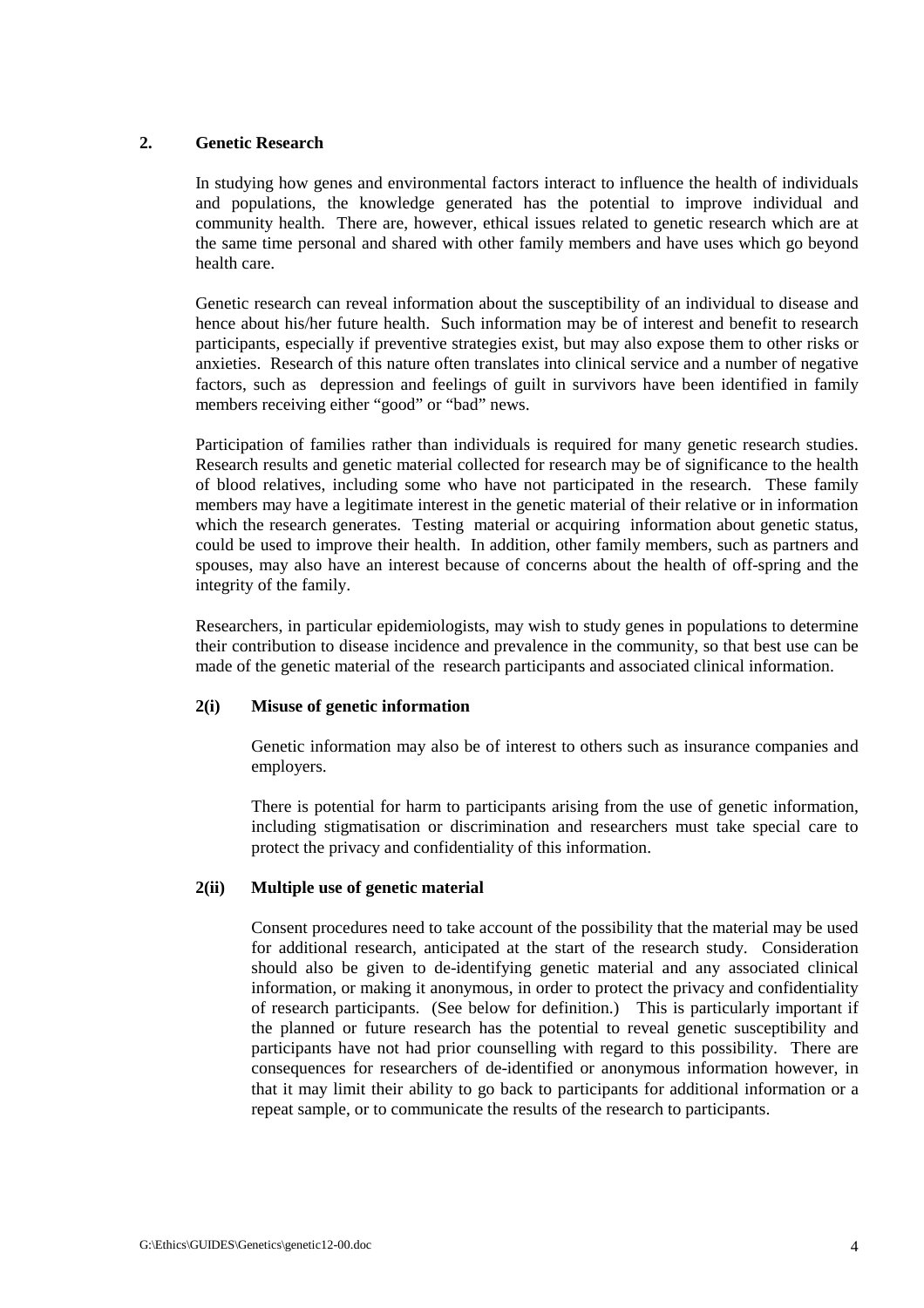#### **3. Informed Consent**

With the diversity of research in genetics, a number of unique situations will emerge; many of which may not have been readily predictable. As with all clinical research however, the principle of informed consent also underlies **all** human genetics research.

The following additional points can be made:

#### **Family Implications**

Where the research requires confirmation of family information provided by research participants, all reasonable steps must be taken to obtain consent to access the information from those family members to which the information relates.

It is entirely appropriate to consider the implications for proband and family before embarking on tests which may have an impact on the family members. This is particularly so when the genetic component has not been recognised before.

Participants should be informed about the following aspects.

#### **Anonymity**

They should know whether their genetic material/information will be used for the proposed research in an identified, coded but identifiable (de-identified), or anonymous and not identifiable (anonymous) form.

#### **Fate of material**

It should be clear whether the genetic material is to be stored or destroyed on completion of the research. Consent to storage or destruction must be obtained before the start of the research. Genetic material must be destroyed in a way that takes into account any sensitivities which participants might have regarding their genetic material. Any such sensitivities should be established and recorded before the start of the research.

#### **Storage**

If the genetic material is to be stored, it may only be used for future research if, *either*,

 The future research has the same, or closely related, research goals and the possibility of such future research has been discussed with the research participant and the participant has given consent and a new research proposal is submitted to an HSEC (and approved).

*or,* 

Genetic material and information is made anonymous and a new research proposal is submitted to an HSEC and approved.

#### **Clinical Samples**

Genetic material/information collected for routine clinical care can be used for research without consent if it is made anonymous and used according to a protocol that is submitted to an HSEC and approved.

#### **Policy statements**

Institutions wishing to conduct research on material collected for routine care or without consent for past research should develop and publicise a general policy to that effect, for future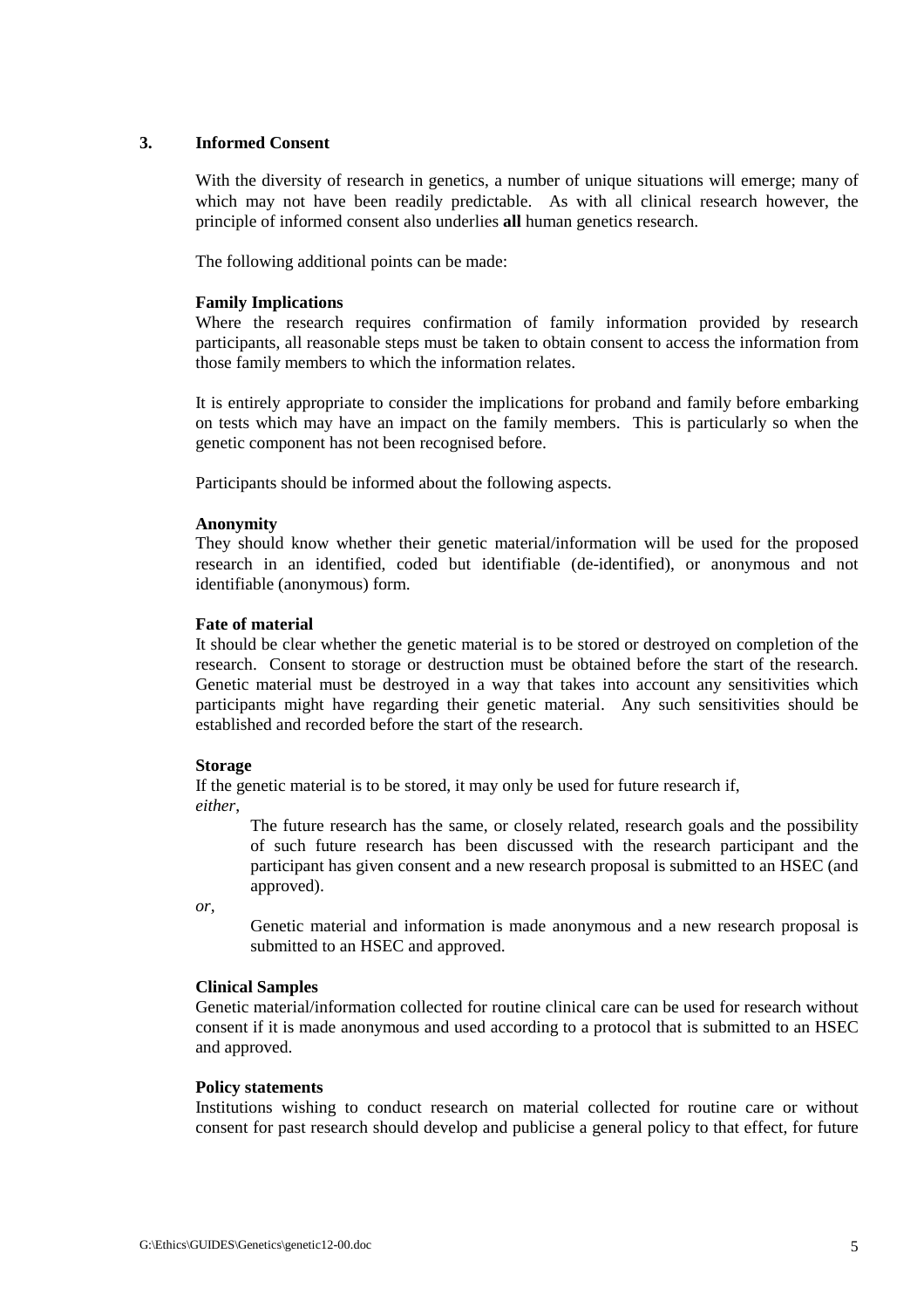HSEC-approved research. Patients and research participants should be informed that such a policy exists.

### **4. Counselling & anonymity**

 Where research may reveal information about an identified or identifiable participant's future health or risk of having children with a genetic disorder, the research protocol must provide for such consent procedures, counselling, support, test quality and test result confidentiality as are appropriate in clinical care. Otherwise such research may only be performed if the genetic material has been made anonymous.

## **5. Identification**

 Researchers must ensure the confidentiality and privacy of stored genetic information, genetic material or results of the research which relate to identified or identifiable participants. In particular, the research protocol must specify whether genetic information or genetic material and any information derived from studying the genetic material, will be stored in identified, deidentified or anonymous form. Researchers should consider carefully the consequences of storing information and material in anonymous form for the proposed research, future research and communication of research results to participants. Researchers should disclose where storage is to be and to whom their tissues will be accessible. TISSUE OR DNA SHOULD ONLY BE SENT ABROAD IF THIS IS ACCEPTABLE TO THE CONSENTING INDIVIDUAL

### **6. Relatives and recruitment**

 Researchers wishing to recruit relatives of participants to the research must consider any potential for harm which might result from an attempt to recruit, and in doing so, should take into consideration the privacy and any known sensitivities of the relatives, and accepted processes of communication with the family. In general, recruitment should be through a family member who is already a participant in the research.

# **7. Report back**

 Genetic research has the potential to generate information of relevance to the health of a research participant and members of the family of the participant.

- Research participants should be asked, at the time of giving consent, whether they wish to be notified of the outcome of the research and if so, it should be quite clear whether feedback should be in the form of general information of interest/relevance to:
	- a) The entire group of research participants;
		- or
	- b) Specific information about any personal test result which may be generated by the research. Research investigation and clinical intervention remain separate. It is unusual for specific or individual tissue to be provided unless this has been previously agreed upon and consented to.
- Research on anonymous samples may have results which bear on the future health of research participants. As the samples are anonymous, it will not be possible to assign results to participants as individuals. It may be possible, however, to make the participants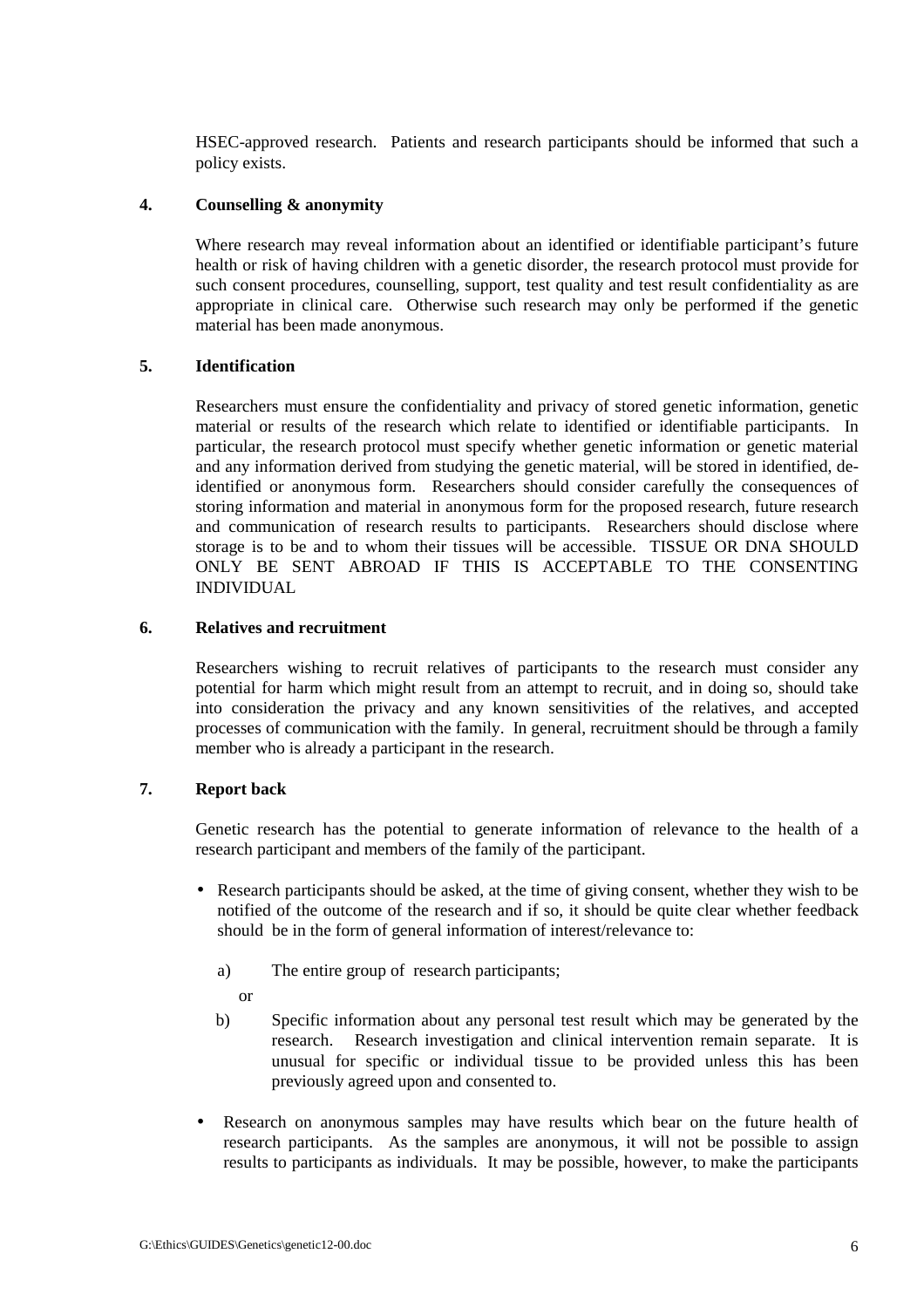as a group, aware of the research findings. This should be anticipated in the design of the protocol.

- Research participants should be informed that, if the research generates information of relevance to the health of other family members, their consent will be sought to disclosing the information to those members of their family. Researchers should define the mechanism for obtaining participants' consent to disclose their information to other family members.
- Participants should be asked if they wish their General Practitioner to be aware of their participation and any results generated by the research.

### **8. Post mortem**

 Researchers must specify the procedure to be followed if the participant, or a relative of the living participant, or a relative of the deceased participant, requests access to stored genetic material or information generated by the research. Consent to participation should cover post death requirements.

#### **9. Funding implications**

 At the time of proposing and reporting the research, researchers must disclose the source of funding for the research, and any personal commercial affiliation or financial interest in the outcomes of the research. Research participants should also be made aware that research studies may produce findings with commercial potential.

#### **10. Possible adverse effects on participants**

 Researchers must provide a particular justification for research on genes which might contribute to complex socially significant characteristics or research which studies such genes in groups of people. When assessing proposals of this type, HRECs should consider the extent to which the research might contribute to knowledge, and the extent to which there may be potential for harm to individuals or groups

### **11. Cultural considerations**

 Any research including Maori or focusing on Maori health must be done in the spirit of genuine partnership. The background to procedures and consultation can be found in "Guidelines for Researchers on Health Research including Maori". HRC 1998.

#### **12. Privacy and consumer rights**

Researchers should be advised to ensure their research design is compatible with the protections in the Health Information Privacy Code and the Health and Disability Services Consumers Code of Rights.

#### **13. Specific rights of children**

 Researchers should be aware of the rights of children. The Ministry of Health guidelines outlines these issues in the document "Consent in Child and Youth Health".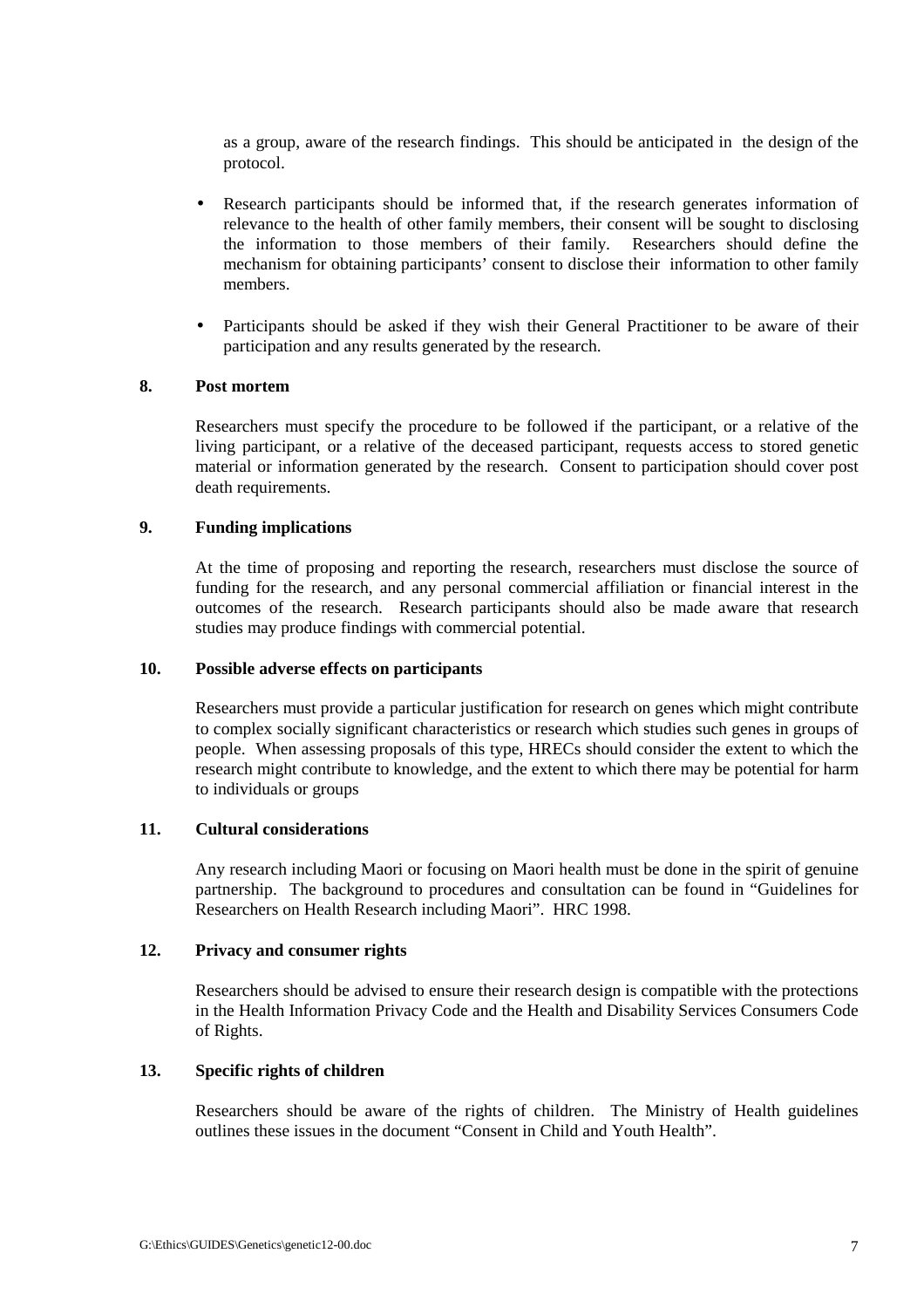#### **Appendix A -**

#### EXPECTATIONS AND COMMENTS

This list could be expanded but it may illustrate how conflicts may arise between the expectations of contributors and participants, particularly as there will not be a single "end user" of the research result.

#### (i) Expectations of the researcher -

| a. New knowledge will emerge,              | Patents or inappropriate ownership may inhibit general     |
|--------------------------------------------|------------------------------------------------------------|
| publications, more financial support and   | use of future testing procedures. Patients may have        |
| possible patents or commercial benefits    | shared interests.                                          |
| will be generated (not necessarily to      |                                                            |
| participants)                              |                                                            |
| b. Some degree of ownership will be        | Ideally, a draft contract or statement of policy is needed |
| retained.                                  | before commencement.                                       |
| c. A relationship with Genetic Services    | Merging research and clinical testing and full             |
| will be set up with identifiable benefits. | consideration of ethical issues require early              |
| Research results will be incorporated      | communication between contributors.                        |
| according to acceptable good practice.     |                                                            |
| d. Ownership rights to new knowledge.      | Some degree of sharing might be expected (see (i)b).       |

#### (ii) Expectations of the recruited participants -

| a. Health uncertainties may be removed.       | Individual results should not emerge from research<br>projects. Personal information presented through |  |
|-----------------------------------------------|--------------------------------------------------------------------------------------------------------|--|
|                                               |                                                                                                        |  |
|                                               | accepted clinical channels                                                                             |  |
| b. Tests become available to detect carrier   | Information regarding scope and limitations of test                                                    |  |
| status, prenatal condition, predisposition or | should be from the clinic and not the research arm of                                                  |  |
| pre-implantation intervention.                | the co-operating team.                                                                                 |  |
| c. A cure will emerge. Information            | Unrealistic claims can be coercive or an unrealistic                                                   |  |
| should include confidence levels              | inducement with expectations beyond the individual to                                                  |  |
| probability, penetrance and predisposition    | family or community.                                                                                   |  |
| v causal.                                     |                                                                                                        |  |

#### (iii) Expectations of Regional Genetics Services -

a. Researchers consider the impact of the release of their results so that they do not adversely affect subsequent clinical treatment.

b. Research will be able to be incorporated into good clinical practice.

c. Projects have clinical significance in a New Zealand context, with priority given to important common genetic disorders found in New Zealand.

### (iv) Expectations of society -

a. Results will be to the public good. No harm will be done.

b. Knowledge may be found which is of no immediate use but may nevertheless be worth obtaining. (This may not always be appreciated.)

c. Misinformation is corrected, general fears and myths about a condition will be expelled.

d. The principles of confidentiality and informed consent will be maintained consistently throughout the research.

e. Rigorous international guidelines for biomedical research are followed in a way that preserves a respect for the sensitivity of ethnic or social groups involved.

f. Principles of risk estimation and management will be exercised.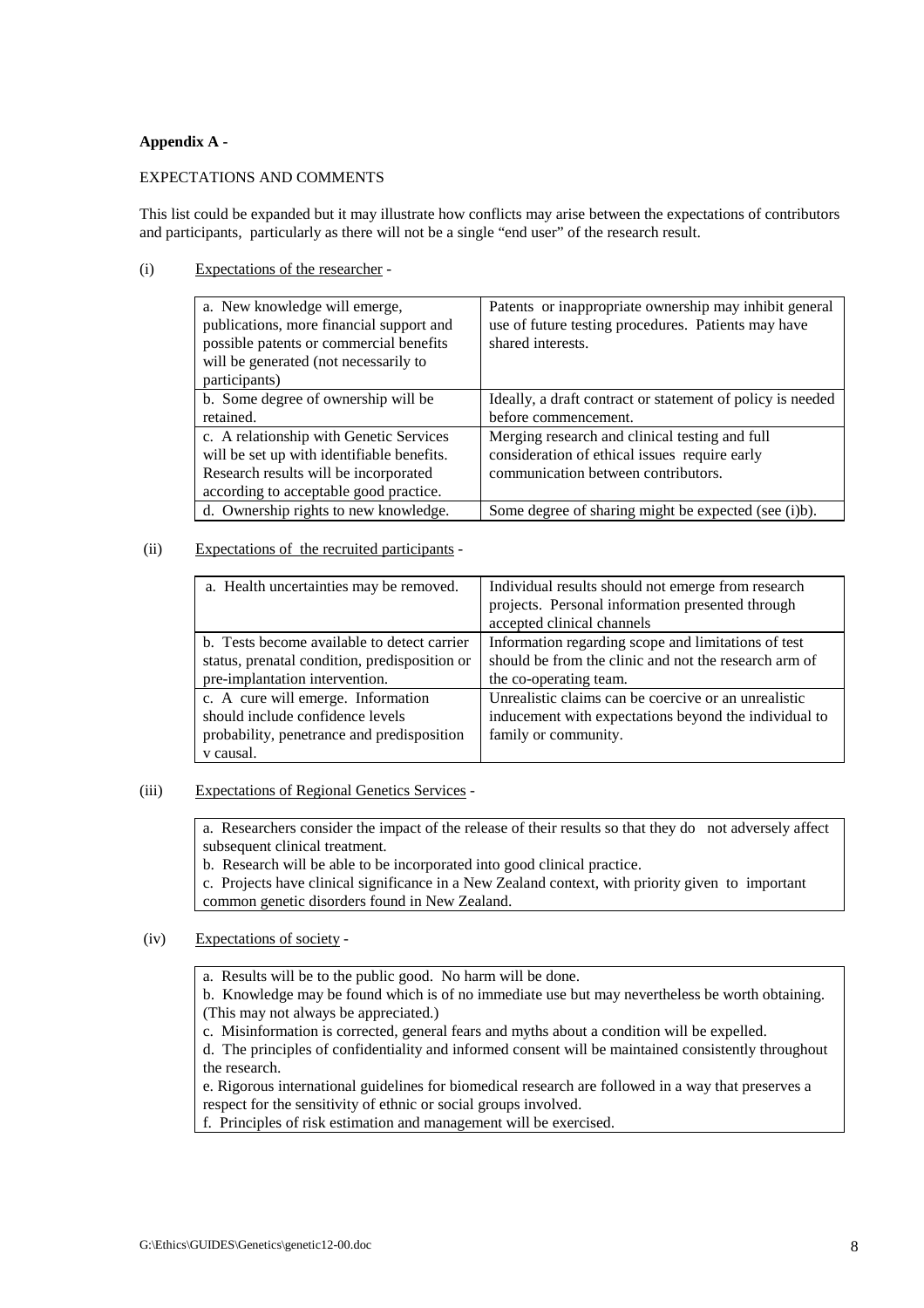#### **Appendix B**

#### CATEGORIES OF SUBJECTS RECRUITED

- 1. Randomly selected individuals.
	- (i) Material/information donated for one reason
	- (ii) Multiple use indicated in protocol +/- informed consent
- 2. Individuals selected on basis of disease incidence or +/- susceptibility.
	- (i) Counselling not required
	- (ii) Counselling required a) with informed consent b) later - as research results emerge - at end of study
- 3. Persons recruited as part of a group defined according to:
	- (i) Ethnic origins a) special considerations required b) no special considerations (see section ii)
	- (ii) Geographic origins a) appropriate controls available b) homogeneity of group appropriate
	- (iii) Behavioural attributes eg definition of condition adequate
	- (iv) Chronological age with possible complications a) special treatment - eg children b) informed consent may be difficult - eg limited comprehension of details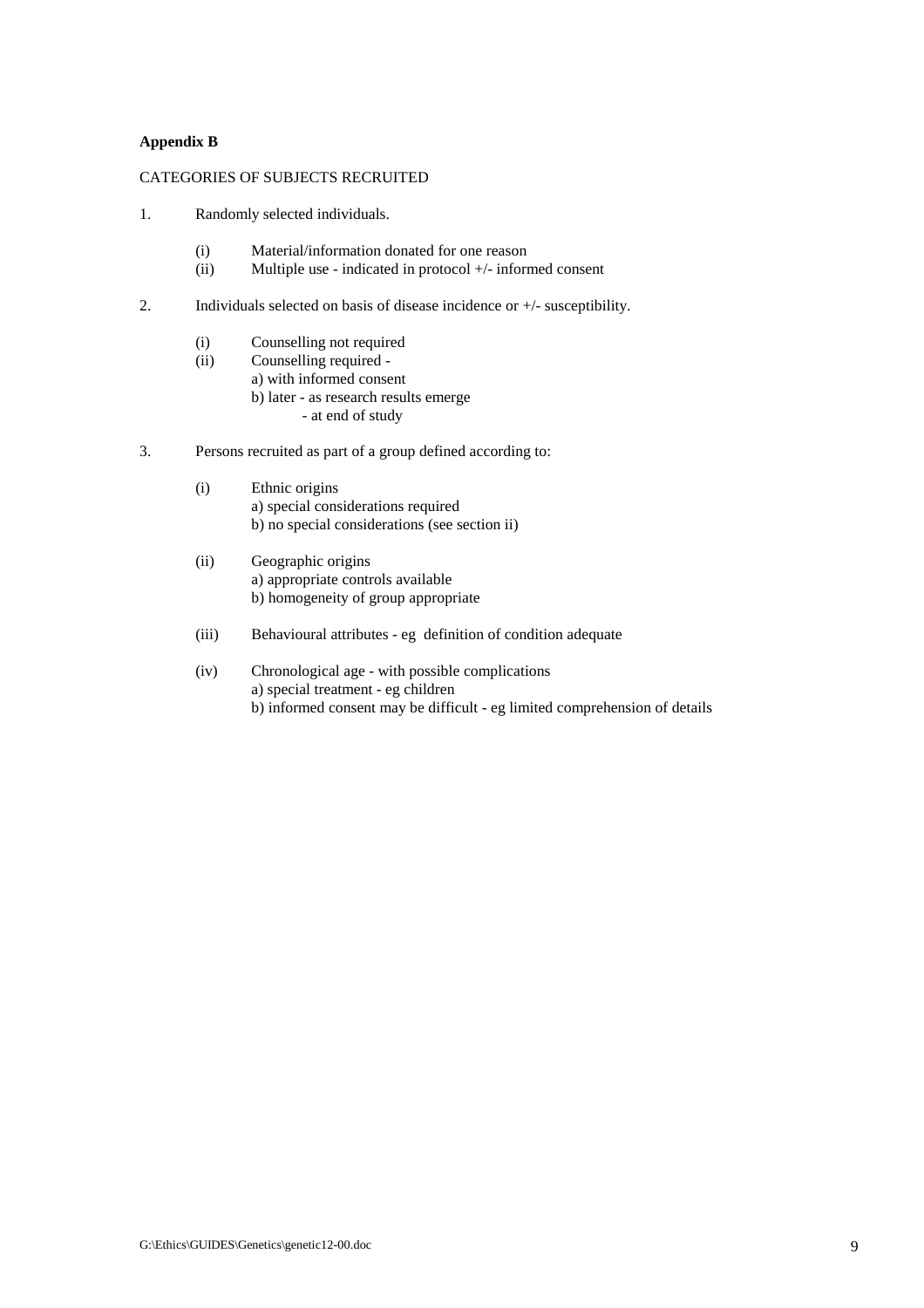# **Appendix C**

The following scenarios are described in order to draw attention to a range of issues which may be relevant in any given case:

#### **Scenario : Issues:**

| 1. | A large family has lost 6 young people $(40)$ to a<br>form of cancer in which the gene has not yet been<br>identified. Analysis of data suggests that the more<br>detailed analysis of a subgroup of the extended<br>family are the key to research which is likely to<br>lead to the identification of the gene or a linked<br>This group are not keen to be<br>genetic locus.<br>involved. Many of the family members are less<br>than 18 years of age. | Coercion & informed consent<br>Privacy & confidentiality<br>Family obligations - obligations to family<br>and<br>obligations of participating family<br>members<br><b>Transition to clinical care (protocols)</b><br><b>Research on children</b>      |
|----|-----------------------------------------------------------------------------------------------------------------------------------------------------------------------------------------------------------------------------------------------------------------------------------------------------------------------------------------------------------------------------------------------------------------------------------------------------------|-------------------------------------------------------------------------------------------------------------------------------------------------------------------------------------------------------------------------------------------------------|
| 2. | Research into a late onset neurological disorder<br>seems accessible to your group. The results will be<br>predictive of this severe progressive disorder by<br>DNA analysis at a very early age/stage. You seek<br>funding from a Neurological Society to fund this.                                                                                                                                                                                     | <b>Transition to clinical care (protocols)</b><br>Predictive/prenatal/preimplantation<br><b>Interested third parties (insurance</b><br>$\bullet$<br>companies,<br>employers)                                                                          |
| 3. | A novel gene which affects susceptibility to an<br>important disorder has been cloned by your group<br>and has potential commercial application. The<br>participants in your project are partially aware of<br>this.                                                                                                                                                                                                                                      | <b>Full information disclosure</b><br><b>Patents</b><br><b>Intellectual property rights</b><br>$\bullet$<br><b>Involvement of funding agency</b><br>$\bullet$                                                                                         |
| 4. | You have found a gene which may be causal in a<br>syndrome. You need normal controls to validate<br>You have DNA stored from a<br>your research.<br>number of other unrelated projects. Should this be<br>used?                                                                                                                                                                                                                                           | <b>Informed consent</b><br><b>Ownership of DNA</b><br><b>Patenting of DNA</b><br>Public good                                                                                                                                                          |
| 5. | Several members of a Maori family from a<br>particular region of New Zealand have a unique<br>late onset disorder. You believe you can identify<br>the genetic basis of this disorder which may be<br>clinically useful in the future.                                                                                                                                                                                                                    | <b>Cultural issues (Section ii)</b><br>Individual/whanau/iwi<br><b>Consultation procedures</b><br><b>Transition to clinical practice</b><br><b>Defining personal beliefs</b><br>Counselling by experts and lay persons in<br>$\bullet$<br>partnership |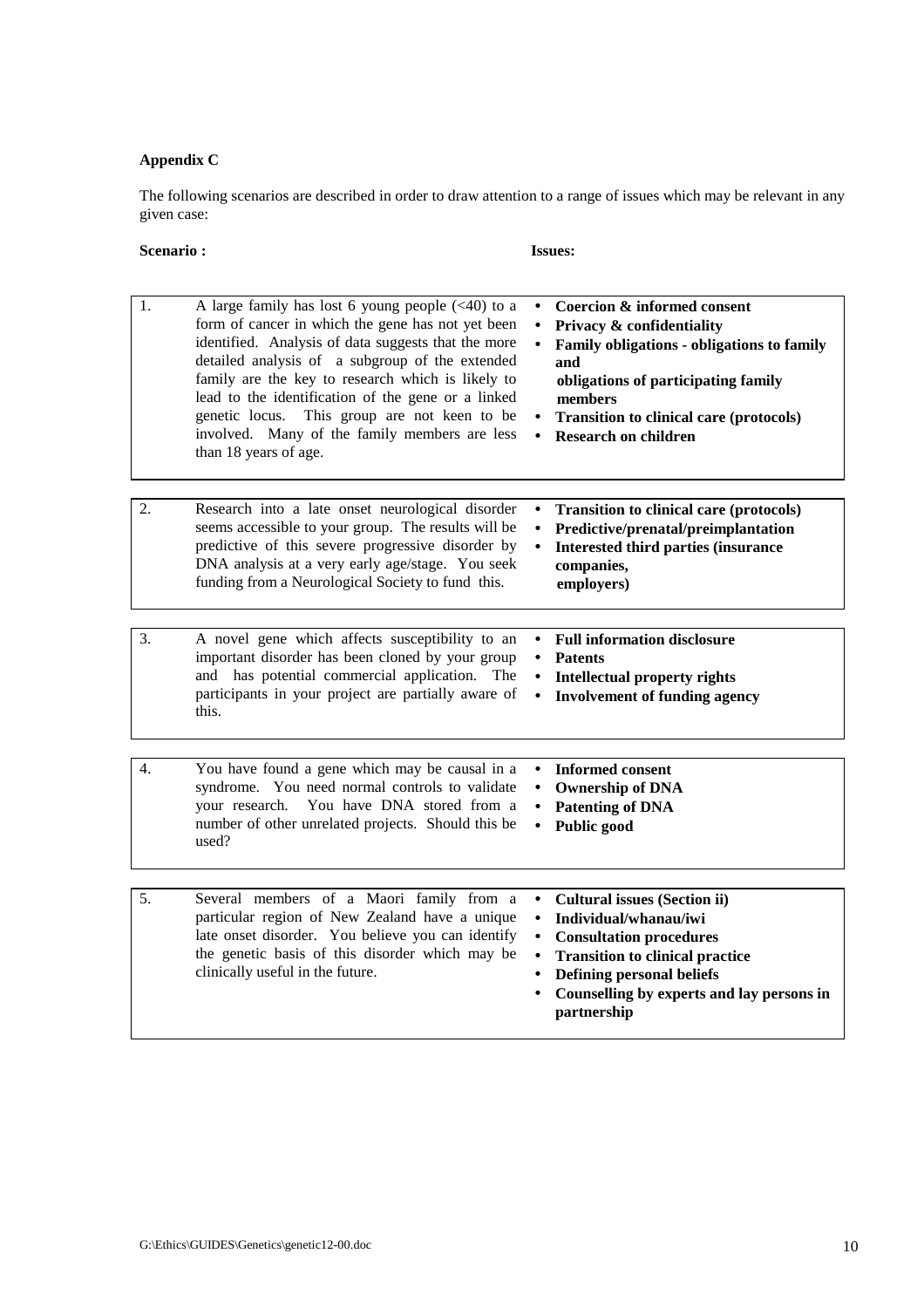# **Appendix D**

#### READING LIST

Scientific, Ethical and Regulatory Considerations in Pursuit of Cloning of Human Beings : *National Health and Medical Research Council - Australian Health Ethics Committee (1998)* 

Guidelines for Researchers on Health Research involving Maori : *HRC 1998*

- Priorities for Genetic Services in New Zealand : *National Advisory Committee on Core Health and Disability Support Services (1995)*
- National Best Practice for Familial Cancer Clinics : *NHMRC National Breast Cancer Centre, Sydney (1998)*

Consent in Child and Youth Health: *Ministry of Health Guidelines*